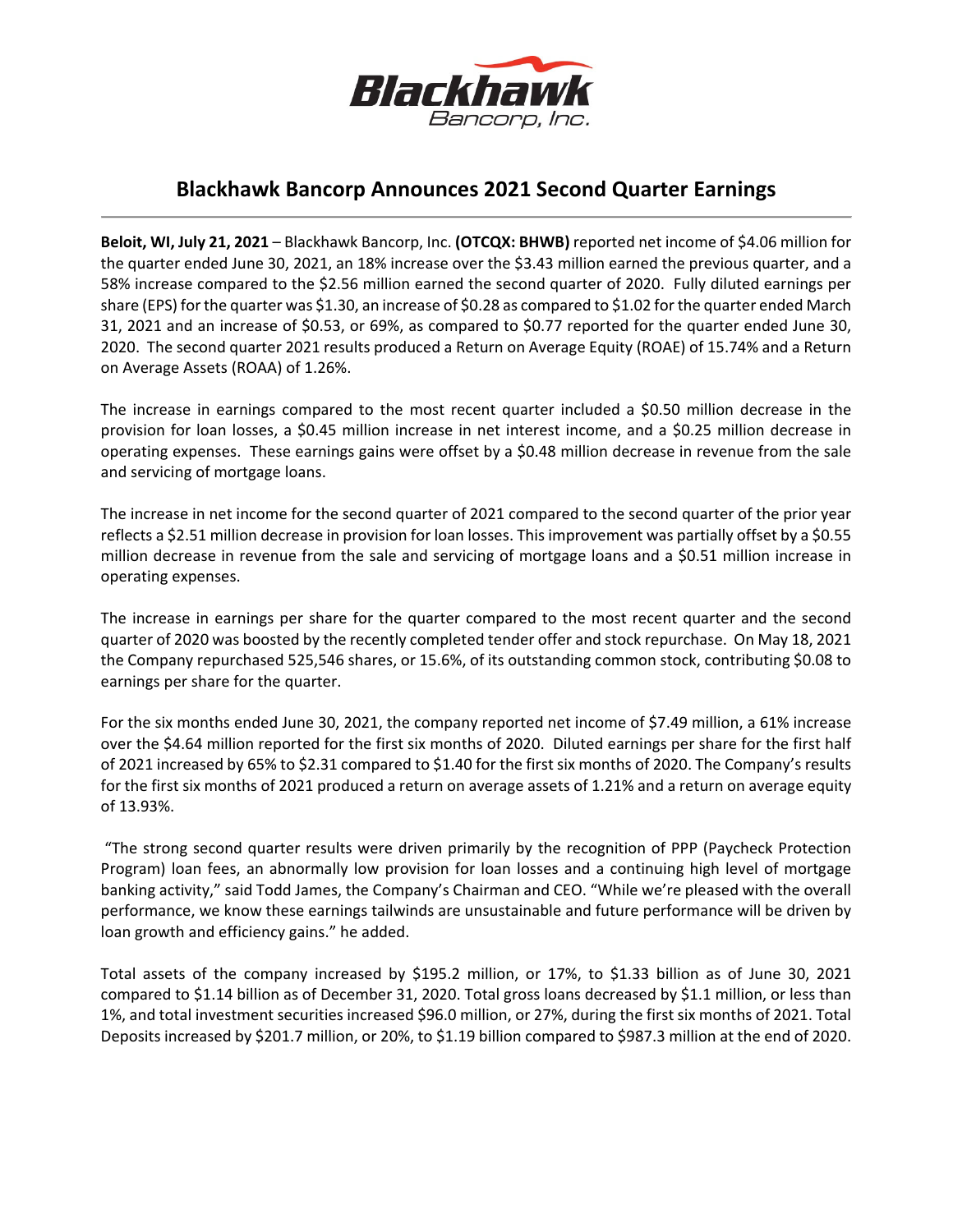## **Net Interest Income**

Net interest income for the second quarter of 2021 totaled \$10.16 million, an increase of \$0.45 million, or 5%, compared to the first quarter of 2021, and up \$0.29 million, or 3%, compared to the second quarter of last year. The net interest margin was 3.37% for the second quarter of 2021 as compared to 3.52% for the quarter ended March 31, 2021, and 3.99% for the second quarter of the prior year.

The increase in net interest income compared to the second quarter of last year was due to a \$216.6 million, or 22%, increase in average total earning assets to \$1.22 billion compared to \$1.01 billion the second quarter of 2020. The increase included a \$129.3 million increase in average investmentsecurities and a \$88.3 increase in interest bearing deposits at other financial institutions. Total average loans decreased by \$1.0 million. The decrease in average total loans included a decrease of \$6.9 million in average Paycheck Protection Program (PPP) loans, which averaged \$78.9 million for the quarter. During the second quarter of 2021 \$1.10 million of PPP fees were recognized, resulting in a 6.60% annualized yield on average PPP loans for three months ended June, 30 2021. The PPP, pandemic-related stimulus payments and an overall influx of deposits drove a \$228.9 million, or 25%, increase in total average deposits for the second quarter of 2021 compared to the second quarter of last year. With the majority of this liquidity being deployed in the investment securities portfolio or held in interest-bearing deposit accounts at other financial institutions, the net interest margin dropped 62 basis points to 3.37% compared to 3.99% for the second quarter of the prior year.

Net interest income for the six months ended June 30, 2021, increased by \$1.39 million, or 8%, to \$19.88 million as compared to \$18.49 million for the first six months of 2020. The net interest margin for the first six months of 2021 decreased by 48 basis points to 3.44% compared to 3.92% for the first six months of 2020. Average total loans for the first six months of 2021 were \$692.9 million, an increase of \$28.0 million, or 4%, as compared to \$664.9 million for the first six months of 2020. Average total deposits for the first six months of 2021 were \$1.10 billion, an increase of \$216.9 million, or 25%, as compared to \$880.1 million for the first six months of 2020.

## **Provision for Loan Losses and Asset Quality**

There was no provision for loan losses recorded for the quarter ended June 30, 2021, as compared to \$0.50 million for the quarter ended March 31, 2021, and \$2.51 million for the second quarter of 2020. The decreased provision reflects an improved credit outlook, especially as it relates to pandemic related losses. Net recoveries for the second quarter equaled \$0.11 million.

Total nonperforming assets, which include troubled debt restructures performing in accordance with their modified terms, equaled \$10.2 million as of June 30, 2021, as compared to \$8.4 million as of March 31, 2021, and \$11.6 million at June 30, 2020. At June 30, 2021, the ratio of nonperforming loans to total loans equaled 1.50%, as compared to 1.17% at March 31, 2021, and 1.52% at June 30, 2020. The allowance for loan losses to total loans was 1.66% as of June 30, 2021, as compared to 1.56% at March 31, 2021, and 1.43% as of June 30, 2020. The ratio of the allowance for loan losses to nonperforming loans decreased to 110.2% as of June 30, 2021, as compared to 133.0% at March 31, 2021, and 93.6% at June 30, 2020.

Management continues to work closely with borrowers to ensure credit issues are identified and addressed as early as possible, improving the overall probability of repayment. Blackhawk provided payment relief to borrowers negatively affected by the COVID-19 pandemic. Loans with an aggregate balance in excess of \$70 million were modified, and as of June 30, 2021 all of the modified credits have either returned to normal payments or are reflected in the nonperforming loan numbers, except for a small number of credits totaling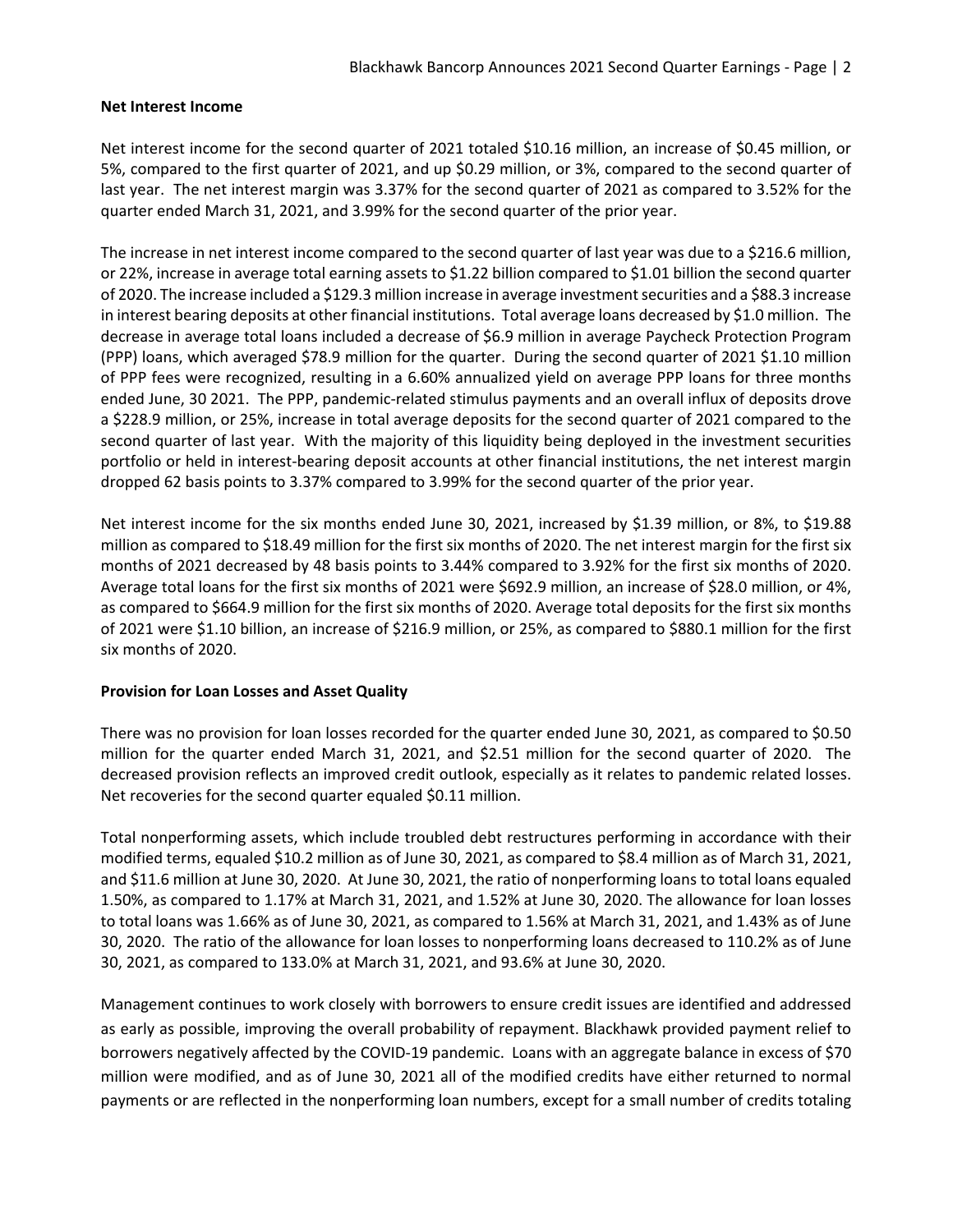\$2.4 million for which the modified terms have been extended and the borrowers are continuing to perform under the modified terms.

## **Non‐Interest Income and Operating Expenses**

Non‐interest income for the quarter ended June 30, 2021 totaled \$4.69 million, a \$0.34 million decrease compared to \$5.04 million the prior quarter, and a \$0.16 million decrease from the \$4.85 million recorded in the second quarter of 2020. The decrease compared to the first quarter of 2021 included a decrease of \$0.48 million in net revenue from the sale and servicing of mortgage loans. This was partially offset by a \$0.19 million increase in debit card interchange fees. The decrease in non-interest income compared to the second quarter of 2020 was primarily due to a \$0.55 million decrease in revenue from the sale and servicing of mortgage loans that was partially offset by a \$0.29 million increase in debit card interchange fees.

Non‐interest income for the first six months of 2021 increased \$1.38 million, or 17%, to \$9.73 million as compared to \$8.35 million for the first six months of 2020, including a \$1.17 million increase in the sale and servicing of loans and a \$0.49 million increase in debit card interchange fees.

Operating expenses for the quarter ended June 30, 2021 totaled \$9.46 million, a decrease of \$0.25 million, or 3%, compared to the quarter ended March 31, 2021, and increased by \$0.51 million, or 6%, compared to the second quarter of 2020.

Operating expenses for the six‐month period ended June 30, 2021, totaled \$19.18 million, a \$1.44 million, or 8%, increase over the first six month of 2020.

## **About Blackhawk Bancorp**

Blackhawk Bancorp, Inc. is headquartered in Beloit, Wisconsin and isthe parent company of Blackhawk Bank. The combined entity operates eleven full‐service banking centers and a dedicated commercial office, which are located in Rock County, Wisconsin and the Illinois counties of Winnebago, Boone, McHenry, Lake, and Kane. The Company's footprint stretches along the I‐90 corridor from Janesville, Wisconsin to Elgin, Illinois and into the Northwest collar counties of the Chicagoland area. The company offers a variety of value‐added consultative services to its business customers and their employees related to the financial products it provides.

## **Disclosures Regarding non‐GAAP Measures**

This report refers to financial measures that are identified as non‐GAAP that the Company believes help to evaluate and measure the Company's performance, including the presentation of the net interest margin ratio and efficiency ratio calculations on a taxable‐equivalent basis. Non‐GAAP measures are also used to assist investor comparison by identifying nonrecurring events such as acquisition‐related expenses, nonrecurring securities gains and the impact such items have on the performance measures of return on average assets, return on average equity, diluted earnings per share, and the efficiency ratio. This supplemental information should not be considered in isolation or as a substitute for the related GAAP measures.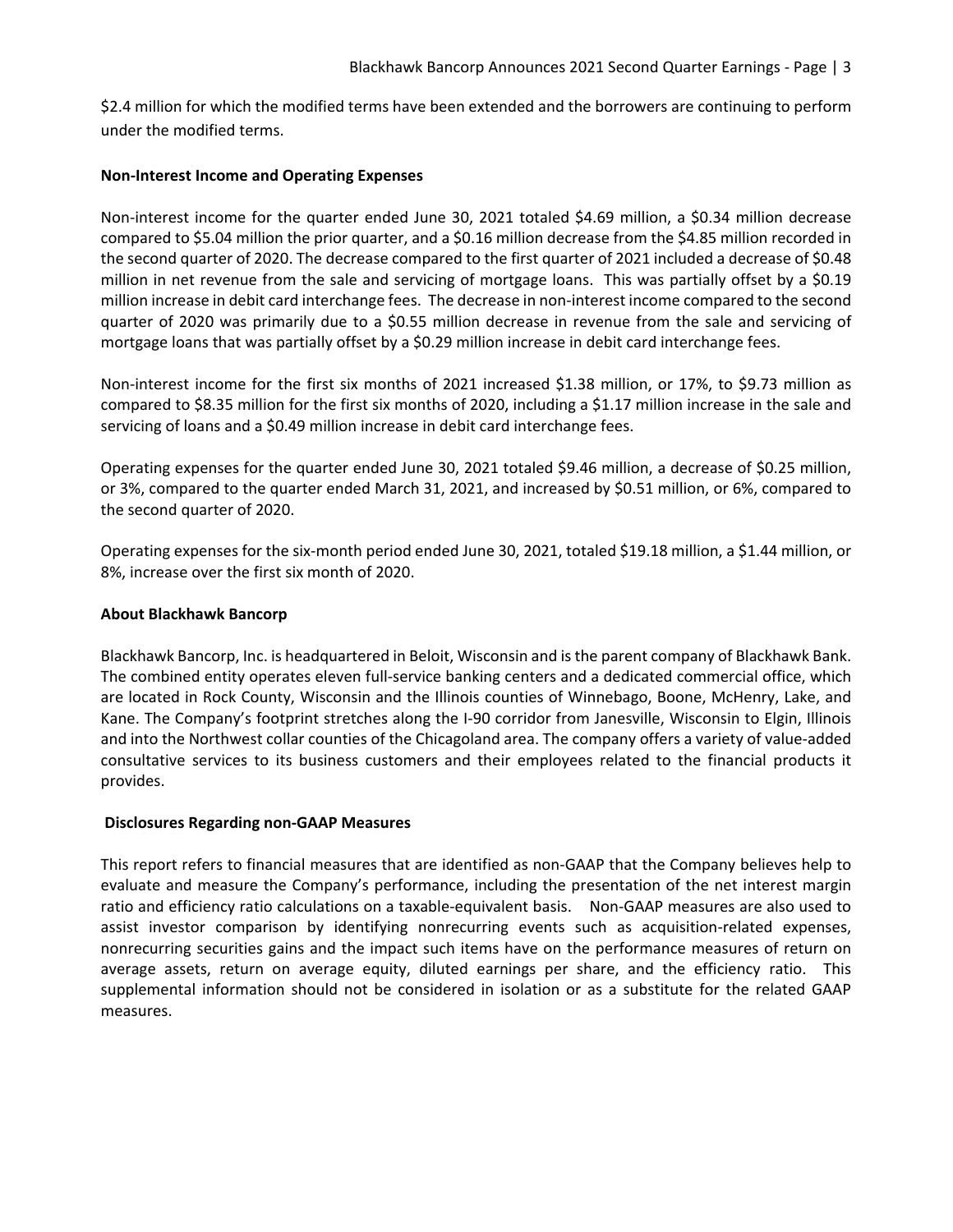## **Forward‐Looking Statements**

*When used in this communication, the words "believes," "expects," "likely", "would", and similar expressions* are intended to identify forward-looking statements. The company's actual results may differ materially from those described in the forward-looking statements. Factors which could cause such a variance to occur *include, but are not limited to: heightened competition; adverse state and federal regulation; failure to obtain new or retain existing customers; ability to attract and retain key executives and personnel; changes in interest rates; unanticipated changes in industry trends; unanticipated changes in credit quality and risk factors, including general economic conditions particularly in the Company's markets; potential deterioration in real estate values, success in gaining regulatory approvals when required; changes in the Federal Reserve Board monetary policies; unexpected outcomes of new and existing litigation in which Blackhawk or its subsidiaries, officers, directors or employees is named defendants; technological changes; changes in accounting principles generally accepted in the United States; changes in assumptions or conditions affecting the application of "critical accounting policies"; inability to recover previously recorded losses as anticipated,* and the inability of third party vendors to perform critical services for the company or its customers. The inclusion of forward-looking information should not be construed as a representation by the Company or any *person that future events or plans contemplated by the Company will be achieved. The Company undertakes* no obligation to publicly update or revise any forward-looking statements whether as a result of new *information or otherwise.* 

Further information is available on the company's website at www.blackhawkbank.com.

**Blackhawk Bancorp, Inc.** 

Todd J. James, Chairman & CEO Matthew McDonnell, SVP & CFO tjames@blackhawkbank.com mmcdonnell@blackhawkbank.com

Phone: (608) 364‐8911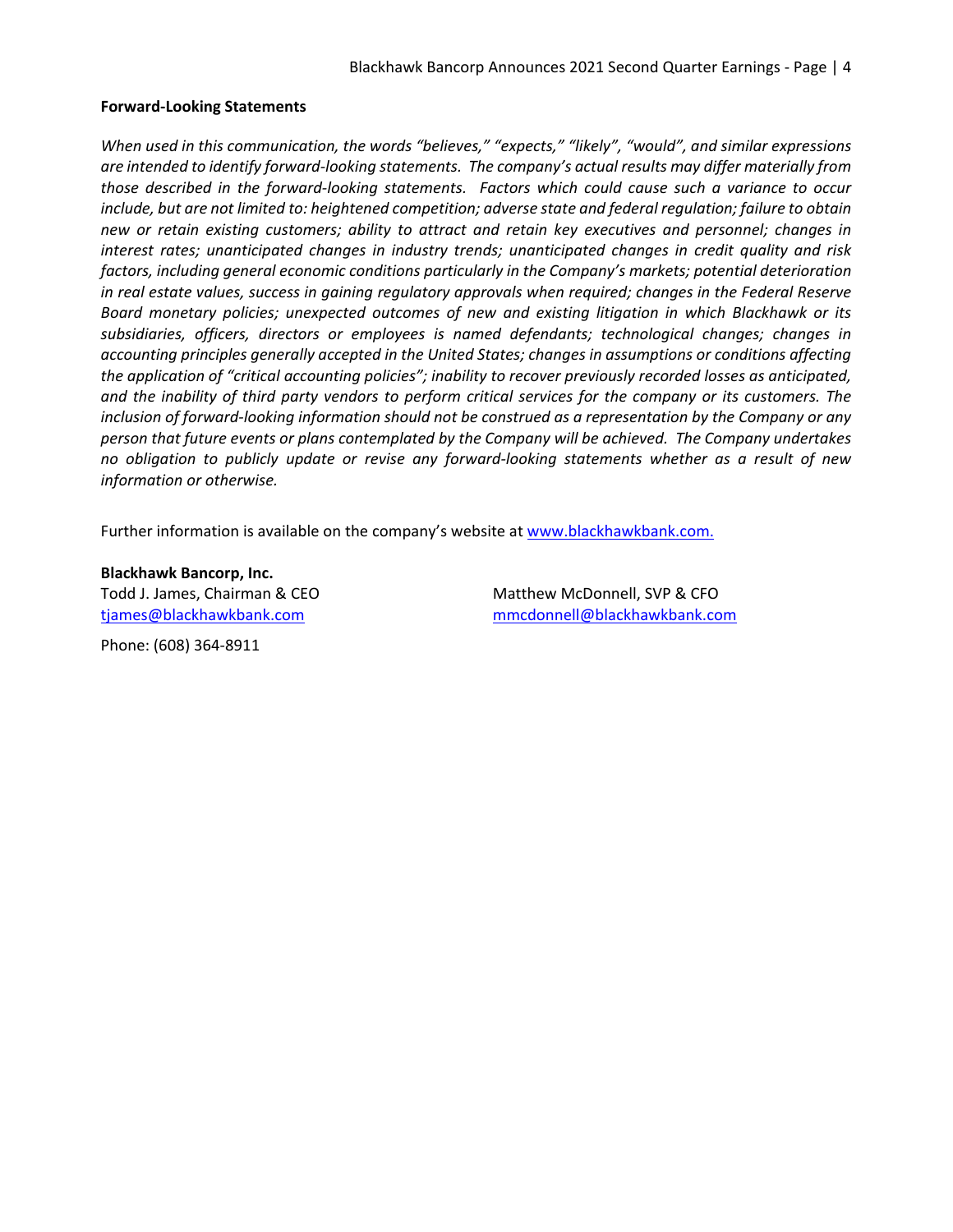## **BLACKHAWK BANCORP, INC. AND SUBSIDIARIES CONSOLIDATED BALANCE SHEETS JUNE 30, 2021 AND DECEMBER 31, 2020 (UNAUDITED)**

| <b>Assets</b>                                                         | <b>June 30,</b><br>2021 | December 31,<br>2020          |  |  |  |  |  |
|-----------------------------------------------------------------------|-------------------------|-------------------------------|--|--|--|--|--|
|                                                                       |                         | (Dollars in thousands, except |  |  |  |  |  |
|                                                                       |                         | share and per share data)     |  |  |  |  |  |
| Cash and due from banks                                               | \$<br>16,418            | \$<br>12,012                  |  |  |  |  |  |
| Interest-bearing deposits in banks and other institutions             | 136,657                 | 42,119                        |  |  |  |  |  |
| Total cash and cash equivalents                                       | 153,075                 | 54,131                        |  |  |  |  |  |
| Certificates of deposit in banks and other institutions               | 3,416                   | 4,159                         |  |  |  |  |  |
| Equity securities at fair value                                       | 2,521                   | 2,517                         |  |  |  |  |  |
| Securities available-for-sale                                         | 445,551                 | 349,565                       |  |  |  |  |  |
| Loans held for sale                                                   | 6,469                   | 6,096                         |  |  |  |  |  |
| Federal Home Loan Bank stock, at cost                                 | 2,150                   | 2,150                         |  |  |  |  |  |
| Loans, less allowance for loan losses of \$11,229 and \$10,764        |                         |                               |  |  |  |  |  |
| at June 30, 2021 and December 31, 2020, respectively                  | 660,269                 | 662,225                       |  |  |  |  |  |
| Premises and equipment, net                                           | 20,915                  | 20,254                        |  |  |  |  |  |
| Goodwill and core deposit intangible                                  | 11,819                  | 12,018                        |  |  |  |  |  |
| Mortgage servicing rights                                             | 3,720                   | 3,409                         |  |  |  |  |  |
| Cash surrender value of bank-owned life insurance                     | 11,285                  | 11,126                        |  |  |  |  |  |
| Other assets                                                          | 15,559                  | 13,949                        |  |  |  |  |  |
| Total assets                                                          | \$<br>1,336,749         | \$<br>1,141,599               |  |  |  |  |  |
| Liabilities and Stockholders' Equity                                  |                         |                               |  |  |  |  |  |
| Liabilities                                                           |                         |                               |  |  |  |  |  |
| Deposits:                                                             |                         |                               |  |  |  |  |  |
| Noninterest-bearing                                                   | \$<br>389,940           | \$<br>268,866                 |  |  |  |  |  |
| Interest-bearing                                                      | 799,057                 | 718,388                       |  |  |  |  |  |
| <b>Total deposits</b>                                                 | 1,188,997               | 987,254                       |  |  |  |  |  |
| Subordinated debentures and notes (including \$1,031 at fair value at |                         |                               |  |  |  |  |  |
| June 30, 2021 and December 31, 2020)                                  | 20,155                  | 5,155                         |  |  |  |  |  |
| Senior secured term note                                              | 12,056                  | 12,833                        |  |  |  |  |  |
| Other borrowings                                                      | 5,000                   | 14,000                        |  |  |  |  |  |
| Other liabilities                                                     | 11,131                  | 10,602                        |  |  |  |  |  |
| <b>Total liabilities</b>                                              | 1,237,339               | 1,029,844                     |  |  |  |  |  |
| Stockholders' equity                                                  |                         |                               |  |  |  |  |  |
| Common stock, \$0.01 par value, 10,000,000 shares authorized;         |                         |                               |  |  |  |  |  |
| 3,473,819 and 3,435,348 shares issued as of June 30, 2021 and         |                         |                               |  |  |  |  |  |
| December 31, 2020, respectively                                       | 35                      | 35                            |  |  |  |  |  |
| Additional paid-in capital                                            | 35,455                  | 35,062                        |  |  |  |  |  |
| Retained earnings                                                     | 76,479                  | 69,676                        |  |  |  |  |  |
| Treasury stock, 630,991 and 62,999 shares at cost as of June 30, 2021 |                         |                               |  |  |  |  |  |
| and December 31, 2020, respectively                                   | (18, 952)               | (941)                         |  |  |  |  |  |
| Accumulated other comprehensive income (loss)                         | 6,393                   | 7,923                         |  |  |  |  |  |
| Total stockholders' equity                                            | 99,410                  | 111,755                       |  |  |  |  |  |
| Total liabilities and stockholders' equity                            | \$<br>1,336,749         | \$<br>1,141,599               |  |  |  |  |  |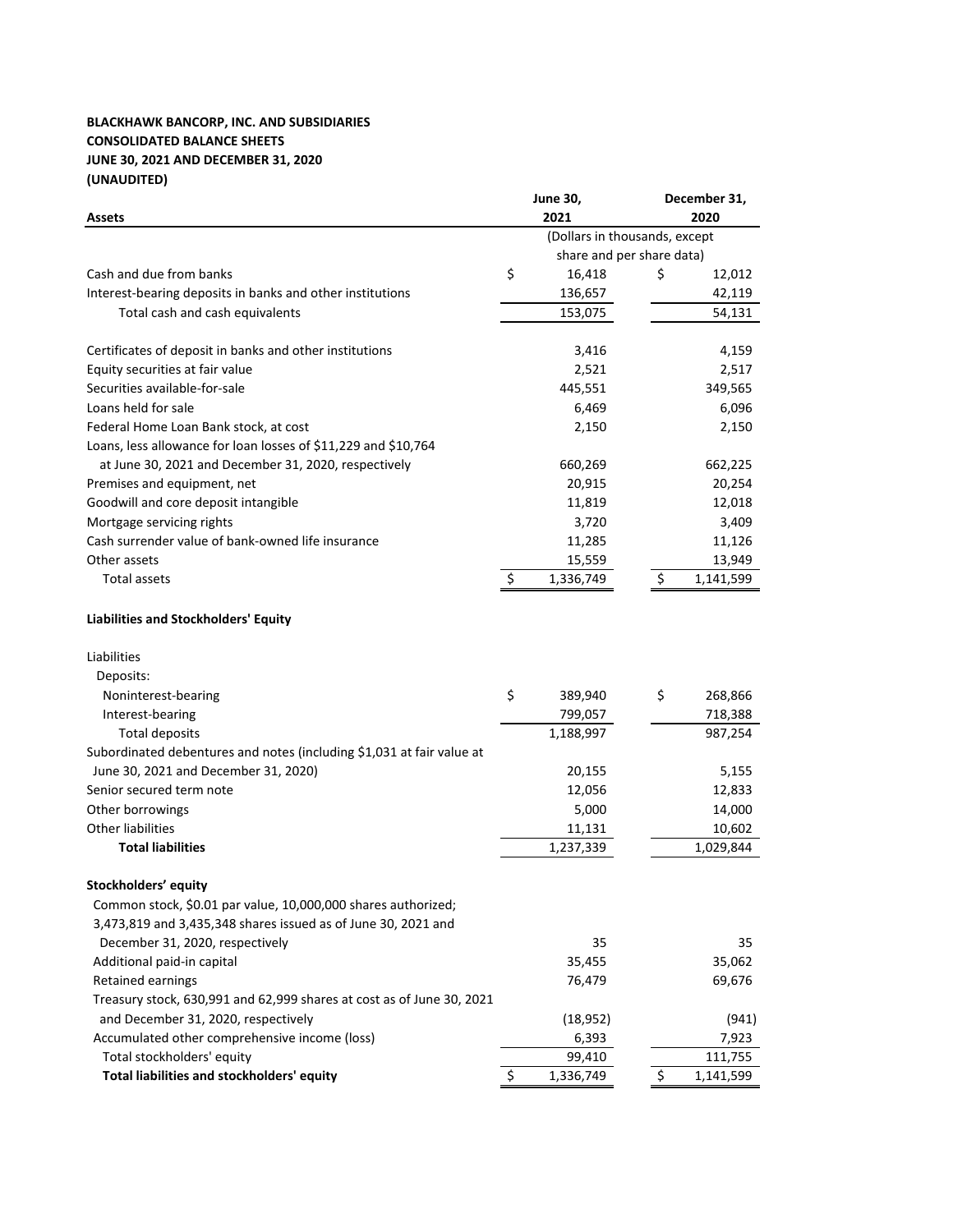## **BLACKHAWK BANCORP, INC. AND SUBSIDIARIES CONSOLIDATED STATEMENTS OF INCOME**

| (Amounts in thousands, except per share data)<br>Interest Income:<br>\$<br>\$<br>Interest and fees on loans<br>16,776<br>16,691<br>Interest and dividends on available-for-sale securities:<br>Taxable<br>3,479<br>3,123<br>762<br>695<br>Tax-exempt<br>Interest on deposits in other financial institutions<br>89<br>202<br><b>Total interest income</b><br>21,106<br>20,711<br>Interest Expense:<br>Interest on deposits<br>836<br>1,816<br>Interest on subordinated debentures<br>158<br>98<br>Interest on senior secured term note<br>210<br>267<br>Interest on other borrowings<br>20<br>41<br>1,224<br>2,223<br><b>Total interest expense</b><br>Net interest income before provision for loan losses<br>19,882<br>18,488<br>Provision for loan losses<br>500<br>3,270<br>Net interest income after provision for loan losses<br>19,382<br>15,218<br>Noninterest Income:<br>Service charges on deposits accounts<br>1,354<br>1,507<br>Net gain on sale of loans<br>4,579<br>4,097<br>Net loan servicing income<br>404<br>(280)<br>Debit card interchange fees<br>1,757<br>2,245<br>Net gains on sales of securities available-for-sale<br>107<br>$\overline{\phantom{m}}$<br>Net other gains (losses)<br>49<br>6<br>Increase in cash surrender value of bank-owned life insura<br>159<br>159<br>Change in value of equity securities<br>60<br>(30)<br>Other<br>967<br>935<br><b>Total noninterest income</b><br>9,727<br>8,348<br>Noninterest Expenses:<br>Salaries and employee benefits<br>11,487<br>10,512<br>Occupancy and equipment<br>2,274<br>2,156<br>1,232<br>1,071<br>Data processing<br>Debit card processing and issuance<br>928<br>791<br>Advertising and marketing<br>169<br>135<br>Amortization of core deposit intangible<br>199<br>223<br>Professional fees<br>789<br>772<br><b>Office Supplies</b><br>170<br>178<br>Telephone<br>286<br>299<br>Other<br>1,601<br>1,641<br>19,175<br>17,738<br><b>Total noninterest expenses</b><br>Income before income taxes<br>9,934<br>5,828<br>2.449<br>1.191<br>Provision for income taxes<br>Net income<br>\$<br>\$<br>7,485<br>4,637<br><b>Key Ratios</b><br>\$<br>\$<br>Basic Earnings Per Common Share<br>2.31<br>1.40<br>Diluted Earnings Per Common Share<br>2.31<br>1.40<br>Dividends Per Common Share<br>0.22<br>0.22<br>Net Interest Margin (1)<br>3.44%<br>3.92%<br>Efficiency Ratio (1)(2)<br>64.64%<br>65.89%<br>Return on Assets<br>1.21%<br>0.90% | (UNAUDITED) | Six months ended June 30,<br>2021<br>2020 |  |  |  |  |  |  |  |  |
|------------------------------------------------------------------------------------------------------------------------------------------------------------------------------------------------------------------------------------------------------------------------------------------------------------------------------------------------------------------------------------------------------------------------------------------------------------------------------------------------------------------------------------------------------------------------------------------------------------------------------------------------------------------------------------------------------------------------------------------------------------------------------------------------------------------------------------------------------------------------------------------------------------------------------------------------------------------------------------------------------------------------------------------------------------------------------------------------------------------------------------------------------------------------------------------------------------------------------------------------------------------------------------------------------------------------------------------------------------------------------------------------------------------------------------------------------------------------------------------------------------------------------------------------------------------------------------------------------------------------------------------------------------------------------------------------------------------------------------------------------------------------------------------------------------------------------------------------------------------------------------------------------------------------------------------------------------------------------------------------------------------------------------------------------------------------------------------------------------------------------------------------------------------------------------------------------------------------------------------------------------------------------------------------------------------------------------------------------------------------------------------------------------------------------|-------------|-------------------------------------------|--|--|--|--|--|--|--|--|
|                                                                                                                                                                                                                                                                                                                                                                                                                                                                                                                                                                                                                                                                                                                                                                                                                                                                                                                                                                                                                                                                                                                                                                                                                                                                                                                                                                                                                                                                                                                                                                                                                                                                                                                                                                                                                                                                                                                                                                                                                                                                                                                                                                                                                                                                                                                                                                                                                              |             |                                           |  |  |  |  |  |  |  |  |
|                                                                                                                                                                                                                                                                                                                                                                                                                                                                                                                                                                                                                                                                                                                                                                                                                                                                                                                                                                                                                                                                                                                                                                                                                                                                                                                                                                                                                                                                                                                                                                                                                                                                                                                                                                                                                                                                                                                                                                                                                                                                                                                                                                                                                                                                                                                                                                                                                              |             |                                           |  |  |  |  |  |  |  |  |
|                                                                                                                                                                                                                                                                                                                                                                                                                                                                                                                                                                                                                                                                                                                                                                                                                                                                                                                                                                                                                                                                                                                                                                                                                                                                                                                                                                                                                                                                                                                                                                                                                                                                                                                                                                                                                                                                                                                                                                                                                                                                                                                                                                                                                                                                                                                                                                                                                              |             |                                           |  |  |  |  |  |  |  |  |
|                                                                                                                                                                                                                                                                                                                                                                                                                                                                                                                                                                                                                                                                                                                                                                                                                                                                                                                                                                                                                                                                                                                                                                                                                                                                                                                                                                                                                                                                                                                                                                                                                                                                                                                                                                                                                                                                                                                                                                                                                                                                                                                                                                                                                                                                                                                                                                                                                              |             |                                           |  |  |  |  |  |  |  |  |
|                                                                                                                                                                                                                                                                                                                                                                                                                                                                                                                                                                                                                                                                                                                                                                                                                                                                                                                                                                                                                                                                                                                                                                                                                                                                                                                                                                                                                                                                                                                                                                                                                                                                                                                                                                                                                                                                                                                                                                                                                                                                                                                                                                                                                                                                                                                                                                                                                              |             |                                           |  |  |  |  |  |  |  |  |
|                                                                                                                                                                                                                                                                                                                                                                                                                                                                                                                                                                                                                                                                                                                                                                                                                                                                                                                                                                                                                                                                                                                                                                                                                                                                                                                                                                                                                                                                                                                                                                                                                                                                                                                                                                                                                                                                                                                                                                                                                                                                                                                                                                                                                                                                                                                                                                                                                              |             |                                           |  |  |  |  |  |  |  |  |
|                                                                                                                                                                                                                                                                                                                                                                                                                                                                                                                                                                                                                                                                                                                                                                                                                                                                                                                                                                                                                                                                                                                                                                                                                                                                                                                                                                                                                                                                                                                                                                                                                                                                                                                                                                                                                                                                                                                                                                                                                                                                                                                                                                                                                                                                                                                                                                                                                              |             |                                           |  |  |  |  |  |  |  |  |
|                                                                                                                                                                                                                                                                                                                                                                                                                                                                                                                                                                                                                                                                                                                                                                                                                                                                                                                                                                                                                                                                                                                                                                                                                                                                                                                                                                                                                                                                                                                                                                                                                                                                                                                                                                                                                                                                                                                                                                                                                                                                                                                                                                                                                                                                                                                                                                                                                              |             |                                           |  |  |  |  |  |  |  |  |
|                                                                                                                                                                                                                                                                                                                                                                                                                                                                                                                                                                                                                                                                                                                                                                                                                                                                                                                                                                                                                                                                                                                                                                                                                                                                                                                                                                                                                                                                                                                                                                                                                                                                                                                                                                                                                                                                                                                                                                                                                                                                                                                                                                                                                                                                                                                                                                                                                              |             |                                           |  |  |  |  |  |  |  |  |
|                                                                                                                                                                                                                                                                                                                                                                                                                                                                                                                                                                                                                                                                                                                                                                                                                                                                                                                                                                                                                                                                                                                                                                                                                                                                                                                                                                                                                                                                                                                                                                                                                                                                                                                                                                                                                                                                                                                                                                                                                                                                                                                                                                                                                                                                                                                                                                                                                              |             |                                           |  |  |  |  |  |  |  |  |
|                                                                                                                                                                                                                                                                                                                                                                                                                                                                                                                                                                                                                                                                                                                                                                                                                                                                                                                                                                                                                                                                                                                                                                                                                                                                                                                                                                                                                                                                                                                                                                                                                                                                                                                                                                                                                                                                                                                                                                                                                                                                                                                                                                                                                                                                                                                                                                                                                              |             |                                           |  |  |  |  |  |  |  |  |
|                                                                                                                                                                                                                                                                                                                                                                                                                                                                                                                                                                                                                                                                                                                                                                                                                                                                                                                                                                                                                                                                                                                                                                                                                                                                                                                                                                                                                                                                                                                                                                                                                                                                                                                                                                                                                                                                                                                                                                                                                                                                                                                                                                                                                                                                                                                                                                                                                              |             |                                           |  |  |  |  |  |  |  |  |
|                                                                                                                                                                                                                                                                                                                                                                                                                                                                                                                                                                                                                                                                                                                                                                                                                                                                                                                                                                                                                                                                                                                                                                                                                                                                                                                                                                                                                                                                                                                                                                                                                                                                                                                                                                                                                                                                                                                                                                                                                                                                                                                                                                                                                                                                                                                                                                                                                              |             |                                           |  |  |  |  |  |  |  |  |
|                                                                                                                                                                                                                                                                                                                                                                                                                                                                                                                                                                                                                                                                                                                                                                                                                                                                                                                                                                                                                                                                                                                                                                                                                                                                                                                                                                                                                                                                                                                                                                                                                                                                                                                                                                                                                                                                                                                                                                                                                                                                                                                                                                                                                                                                                                                                                                                                                              |             |                                           |  |  |  |  |  |  |  |  |
|                                                                                                                                                                                                                                                                                                                                                                                                                                                                                                                                                                                                                                                                                                                                                                                                                                                                                                                                                                                                                                                                                                                                                                                                                                                                                                                                                                                                                                                                                                                                                                                                                                                                                                                                                                                                                                                                                                                                                                                                                                                                                                                                                                                                                                                                                                                                                                                                                              |             |                                           |  |  |  |  |  |  |  |  |
|                                                                                                                                                                                                                                                                                                                                                                                                                                                                                                                                                                                                                                                                                                                                                                                                                                                                                                                                                                                                                                                                                                                                                                                                                                                                                                                                                                                                                                                                                                                                                                                                                                                                                                                                                                                                                                                                                                                                                                                                                                                                                                                                                                                                                                                                                                                                                                                                                              |             |                                           |  |  |  |  |  |  |  |  |
|                                                                                                                                                                                                                                                                                                                                                                                                                                                                                                                                                                                                                                                                                                                                                                                                                                                                                                                                                                                                                                                                                                                                                                                                                                                                                                                                                                                                                                                                                                                                                                                                                                                                                                                                                                                                                                                                                                                                                                                                                                                                                                                                                                                                                                                                                                                                                                                                                              |             |                                           |  |  |  |  |  |  |  |  |
|                                                                                                                                                                                                                                                                                                                                                                                                                                                                                                                                                                                                                                                                                                                                                                                                                                                                                                                                                                                                                                                                                                                                                                                                                                                                                                                                                                                                                                                                                                                                                                                                                                                                                                                                                                                                                                                                                                                                                                                                                                                                                                                                                                                                                                                                                                                                                                                                                              |             |                                           |  |  |  |  |  |  |  |  |
|                                                                                                                                                                                                                                                                                                                                                                                                                                                                                                                                                                                                                                                                                                                                                                                                                                                                                                                                                                                                                                                                                                                                                                                                                                                                                                                                                                                                                                                                                                                                                                                                                                                                                                                                                                                                                                                                                                                                                                                                                                                                                                                                                                                                                                                                                                                                                                                                                              |             |                                           |  |  |  |  |  |  |  |  |
|                                                                                                                                                                                                                                                                                                                                                                                                                                                                                                                                                                                                                                                                                                                                                                                                                                                                                                                                                                                                                                                                                                                                                                                                                                                                                                                                                                                                                                                                                                                                                                                                                                                                                                                                                                                                                                                                                                                                                                                                                                                                                                                                                                                                                                                                                                                                                                                                                              |             |                                           |  |  |  |  |  |  |  |  |
|                                                                                                                                                                                                                                                                                                                                                                                                                                                                                                                                                                                                                                                                                                                                                                                                                                                                                                                                                                                                                                                                                                                                                                                                                                                                                                                                                                                                                                                                                                                                                                                                                                                                                                                                                                                                                                                                                                                                                                                                                                                                                                                                                                                                                                                                                                                                                                                                                              |             |                                           |  |  |  |  |  |  |  |  |
|                                                                                                                                                                                                                                                                                                                                                                                                                                                                                                                                                                                                                                                                                                                                                                                                                                                                                                                                                                                                                                                                                                                                                                                                                                                                                                                                                                                                                                                                                                                                                                                                                                                                                                                                                                                                                                                                                                                                                                                                                                                                                                                                                                                                                                                                                                                                                                                                                              |             |                                           |  |  |  |  |  |  |  |  |
|                                                                                                                                                                                                                                                                                                                                                                                                                                                                                                                                                                                                                                                                                                                                                                                                                                                                                                                                                                                                                                                                                                                                                                                                                                                                                                                                                                                                                                                                                                                                                                                                                                                                                                                                                                                                                                                                                                                                                                                                                                                                                                                                                                                                                                                                                                                                                                                                                              |             |                                           |  |  |  |  |  |  |  |  |
|                                                                                                                                                                                                                                                                                                                                                                                                                                                                                                                                                                                                                                                                                                                                                                                                                                                                                                                                                                                                                                                                                                                                                                                                                                                                                                                                                                                                                                                                                                                                                                                                                                                                                                                                                                                                                                                                                                                                                                                                                                                                                                                                                                                                                                                                                                                                                                                                                              |             |                                           |  |  |  |  |  |  |  |  |
|                                                                                                                                                                                                                                                                                                                                                                                                                                                                                                                                                                                                                                                                                                                                                                                                                                                                                                                                                                                                                                                                                                                                                                                                                                                                                                                                                                                                                                                                                                                                                                                                                                                                                                                                                                                                                                                                                                                                                                                                                                                                                                                                                                                                                                                                                                                                                                                                                              |             |                                           |  |  |  |  |  |  |  |  |
|                                                                                                                                                                                                                                                                                                                                                                                                                                                                                                                                                                                                                                                                                                                                                                                                                                                                                                                                                                                                                                                                                                                                                                                                                                                                                                                                                                                                                                                                                                                                                                                                                                                                                                                                                                                                                                                                                                                                                                                                                                                                                                                                                                                                                                                                                                                                                                                                                              |             |                                           |  |  |  |  |  |  |  |  |
|                                                                                                                                                                                                                                                                                                                                                                                                                                                                                                                                                                                                                                                                                                                                                                                                                                                                                                                                                                                                                                                                                                                                                                                                                                                                                                                                                                                                                                                                                                                                                                                                                                                                                                                                                                                                                                                                                                                                                                                                                                                                                                                                                                                                                                                                                                                                                                                                                              |             |                                           |  |  |  |  |  |  |  |  |
|                                                                                                                                                                                                                                                                                                                                                                                                                                                                                                                                                                                                                                                                                                                                                                                                                                                                                                                                                                                                                                                                                                                                                                                                                                                                                                                                                                                                                                                                                                                                                                                                                                                                                                                                                                                                                                                                                                                                                                                                                                                                                                                                                                                                                                                                                                                                                                                                                              |             |                                           |  |  |  |  |  |  |  |  |
|                                                                                                                                                                                                                                                                                                                                                                                                                                                                                                                                                                                                                                                                                                                                                                                                                                                                                                                                                                                                                                                                                                                                                                                                                                                                                                                                                                                                                                                                                                                                                                                                                                                                                                                                                                                                                                                                                                                                                                                                                                                                                                                                                                                                                                                                                                                                                                                                                              |             |                                           |  |  |  |  |  |  |  |  |
|                                                                                                                                                                                                                                                                                                                                                                                                                                                                                                                                                                                                                                                                                                                                                                                                                                                                                                                                                                                                                                                                                                                                                                                                                                                                                                                                                                                                                                                                                                                                                                                                                                                                                                                                                                                                                                                                                                                                                                                                                                                                                                                                                                                                                                                                                                                                                                                                                              |             |                                           |  |  |  |  |  |  |  |  |
|                                                                                                                                                                                                                                                                                                                                                                                                                                                                                                                                                                                                                                                                                                                                                                                                                                                                                                                                                                                                                                                                                                                                                                                                                                                                                                                                                                                                                                                                                                                                                                                                                                                                                                                                                                                                                                                                                                                                                                                                                                                                                                                                                                                                                                                                                                                                                                                                                              |             |                                           |  |  |  |  |  |  |  |  |
|                                                                                                                                                                                                                                                                                                                                                                                                                                                                                                                                                                                                                                                                                                                                                                                                                                                                                                                                                                                                                                                                                                                                                                                                                                                                                                                                                                                                                                                                                                                                                                                                                                                                                                                                                                                                                                                                                                                                                                                                                                                                                                                                                                                                                                                                                                                                                                                                                              |             |                                           |  |  |  |  |  |  |  |  |
|                                                                                                                                                                                                                                                                                                                                                                                                                                                                                                                                                                                                                                                                                                                                                                                                                                                                                                                                                                                                                                                                                                                                                                                                                                                                                                                                                                                                                                                                                                                                                                                                                                                                                                                                                                                                                                                                                                                                                                                                                                                                                                                                                                                                                                                                                                                                                                                                                              |             |                                           |  |  |  |  |  |  |  |  |
|                                                                                                                                                                                                                                                                                                                                                                                                                                                                                                                                                                                                                                                                                                                                                                                                                                                                                                                                                                                                                                                                                                                                                                                                                                                                                                                                                                                                                                                                                                                                                                                                                                                                                                                                                                                                                                                                                                                                                                                                                                                                                                                                                                                                                                                                                                                                                                                                                              |             |                                           |  |  |  |  |  |  |  |  |
|                                                                                                                                                                                                                                                                                                                                                                                                                                                                                                                                                                                                                                                                                                                                                                                                                                                                                                                                                                                                                                                                                                                                                                                                                                                                                                                                                                                                                                                                                                                                                                                                                                                                                                                                                                                                                                                                                                                                                                                                                                                                                                                                                                                                                                                                                                                                                                                                                              |             |                                           |  |  |  |  |  |  |  |  |
|                                                                                                                                                                                                                                                                                                                                                                                                                                                                                                                                                                                                                                                                                                                                                                                                                                                                                                                                                                                                                                                                                                                                                                                                                                                                                                                                                                                                                                                                                                                                                                                                                                                                                                                                                                                                                                                                                                                                                                                                                                                                                                                                                                                                                                                                                                                                                                                                                              |             |                                           |  |  |  |  |  |  |  |  |
|                                                                                                                                                                                                                                                                                                                                                                                                                                                                                                                                                                                                                                                                                                                                                                                                                                                                                                                                                                                                                                                                                                                                                                                                                                                                                                                                                                                                                                                                                                                                                                                                                                                                                                                                                                                                                                                                                                                                                                                                                                                                                                                                                                                                                                                                                                                                                                                                                              |             |                                           |  |  |  |  |  |  |  |  |
|                                                                                                                                                                                                                                                                                                                                                                                                                                                                                                                                                                                                                                                                                                                                                                                                                                                                                                                                                                                                                                                                                                                                                                                                                                                                                                                                                                                                                                                                                                                                                                                                                                                                                                                                                                                                                                                                                                                                                                                                                                                                                                                                                                                                                                                                                                                                                                                                                              |             |                                           |  |  |  |  |  |  |  |  |
|                                                                                                                                                                                                                                                                                                                                                                                                                                                                                                                                                                                                                                                                                                                                                                                                                                                                                                                                                                                                                                                                                                                                                                                                                                                                                                                                                                                                                                                                                                                                                                                                                                                                                                                                                                                                                                                                                                                                                                                                                                                                                                                                                                                                                                                                                                                                                                                                                              |             |                                           |  |  |  |  |  |  |  |  |
|                                                                                                                                                                                                                                                                                                                                                                                                                                                                                                                                                                                                                                                                                                                                                                                                                                                                                                                                                                                                                                                                                                                                                                                                                                                                                                                                                                                                                                                                                                                                                                                                                                                                                                                                                                                                                                                                                                                                                                                                                                                                                                                                                                                                                                                                                                                                                                                                                              |             |                                           |  |  |  |  |  |  |  |  |
|                                                                                                                                                                                                                                                                                                                                                                                                                                                                                                                                                                                                                                                                                                                                                                                                                                                                                                                                                                                                                                                                                                                                                                                                                                                                                                                                                                                                                                                                                                                                                                                                                                                                                                                                                                                                                                                                                                                                                                                                                                                                                                                                                                                                                                                                                                                                                                                                                              |             |                                           |  |  |  |  |  |  |  |  |
|                                                                                                                                                                                                                                                                                                                                                                                                                                                                                                                                                                                                                                                                                                                                                                                                                                                                                                                                                                                                                                                                                                                                                                                                                                                                                                                                                                                                                                                                                                                                                                                                                                                                                                                                                                                                                                                                                                                                                                                                                                                                                                                                                                                                                                                                                                                                                                                                                              |             |                                           |  |  |  |  |  |  |  |  |
|                                                                                                                                                                                                                                                                                                                                                                                                                                                                                                                                                                                                                                                                                                                                                                                                                                                                                                                                                                                                                                                                                                                                                                                                                                                                                                                                                                                                                                                                                                                                                                                                                                                                                                                                                                                                                                                                                                                                                                                                                                                                                                                                                                                                                                                                                                                                                                                                                              |             |                                           |  |  |  |  |  |  |  |  |
|                                                                                                                                                                                                                                                                                                                                                                                                                                                                                                                                                                                                                                                                                                                                                                                                                                                                                                                                                                                                                                                                                                                                                                                                                                                                                                                                                                                                                                                                                                                                                                                                                                                                                                                                                                                                                                                                                                                                                                                                                                                                                                                                                                                                                                                                                                                                                                                                                              |             |                                           |  |  |  |  |  |  |  |  |
|                                                                                                                                                                                                                                                                                                                                                                                                                                                                                                                                                                                                                                                                                                                                                                                                                                                                                                                                                                                                                                                                                                                                                                                                                                                                                                                                                                                                                                                                                                                                                                                                                                                                                                                                                                                                                                                                                                                                                                                                                                                                                                                                                                                                                                                                                                                                                                                                                              |             |                                           |  |  |  |  |  |  |  |  |
|                                                                                                                                                                                                                                                                                                                                                                                                                                                                                                                                                                                                                                                                                                                                                                                                                                                                                                                                                                                                                                                                                                                                                                                                                                                                                                                                                                                                                                                                                                                                                                                                                                                                                                                                                                                                                                                                                                                                                                                                                                                                                                                                                                                                                                                                                                                                                                                                                              |             |                                           |  |  |  |  |  |  |  |  |
|                                                                                                                                                                                                                                                                                                                                                                                                                                                                                                                                                                                                                                                                                                                                                                                                                                                                                                                                                                                                                                                                                                                                                                                                                                                                                                                                                                                                                                                                                                                                                                                                                                                                                                                                                                                                                                                                                                                                                                                                                                                                                                                                                                                                                                                                                                                                                                                                                              |             |                                           |  |  |  |  |  |  |  |  |
|                                                                                                                                                                                                                                                                                                                                                                                                                                                                                                                                                                                                                                                                                                                                                                                                                                                                                                                                                                                                                                                                                                                                                                                                                                                                                                                                                                                                                                                                                                                                                                                                                                                                                                                                                                                                                                                                                                                                                                                                                                                                                                                                                                                                                                                                                                                                                                                                                              |             |                                           |  |  |  |  |  |  |  |  |
|                                                                                                                                                                                                                                                                                                                                                                                                                                                                                                                                                                                                                                                                                                                                                                                                                                                                                                                                                                                                                                                                                                                                                                                                                                                                                                                                                                                                                                                                                                                                                                                                                                                                                                                                                                                                                                                                                                                                                                                                                                                                                                                                                                                                                                                                                                                                                                                                                              |             |                                           |  |  |  |  |  |  |  |  |
|                                                                                                                                                                                                                                                                                                                                                                                                                                                                                                                                                                                                                                                                                                                                                                                                                                                                                                                                                                                                                                                                                                                                                                                                                                                                                                                                                                                                                                                                                                                                                                                                                                                                                                                                                                                                                                                                                                                                                                                                                                                                                                                                                                                                                                                                                                                                                                                                                              |             |                                           |  |  |  |  |  |  |  |  |
|                                                                                                                                                                                                                                                                                                                                                                                                                                                                                                                                                                                                                                                                                                                                                                                                                                                                                                                                                                                                                                                                                                                                                                                                                                                                                                                                                                                                                                                                                                                                                                                                                                                                                                                                                                                                                                                                                                                                                                                                                                                                                                                                                                                                                                                                                                                                                                                                                              |             |                                           |  |  |  |  |  |  |  |  |
|                                                                                                                                                                                                                                                                                                                                                                                                                                                                                                                                                                                                                                                                                                                                                                                                                                                                                                                                                                                                                                                                                                                                                                                                                                                                                                                                                                                                                                                                                                                                                                                                                                                                                                                                                                                                                                                                                                                                                                                                                                                                                                                                                                                                                                                                                                                                                                                                                              |             |                                           |  |  |  |  |  |  |  |  |
| Return on Common Equity<br>9.19%<br>13.93%                                                                                                                                                                                                                                                                                                                                                                                                                                                                                                                                                                                                                                                                                                                                                                                                                                                                                                                                                                                                                                                                                                                                                                                                                                                                                                                                                                                                                                                                                                                                                                                                                                                                                                                                                                                                                                                                                                                                                                                                                                                                                                                                                                                                                                                                                                                                                                                   |             |                                           |  |  |  |  |  |  |  |  |

 (1) Non‐GAAP Presentations: Management discloses certain non‐GAAP financial measures to evaluate and measure the Company's performance, including the presentation of the net interest margin and efficiency ratio calculations on a taxable equivalent basis ("TE"). The net interest margin ratio is calculated by dividing net interest income on a tax equivalent basis by average earning assets for the period. Management believes this measure provides investors with information regarding comparative balance sheet profitability.

(2) The efficiency ratio is calculated as noninterest expense divided by the sum of net interest income on a TE basis, noninterest income less any securities gains (losses) or other gains (losses), and also includes a TE adjustment on the increases in cash surrender value of bank‐owned life insurance.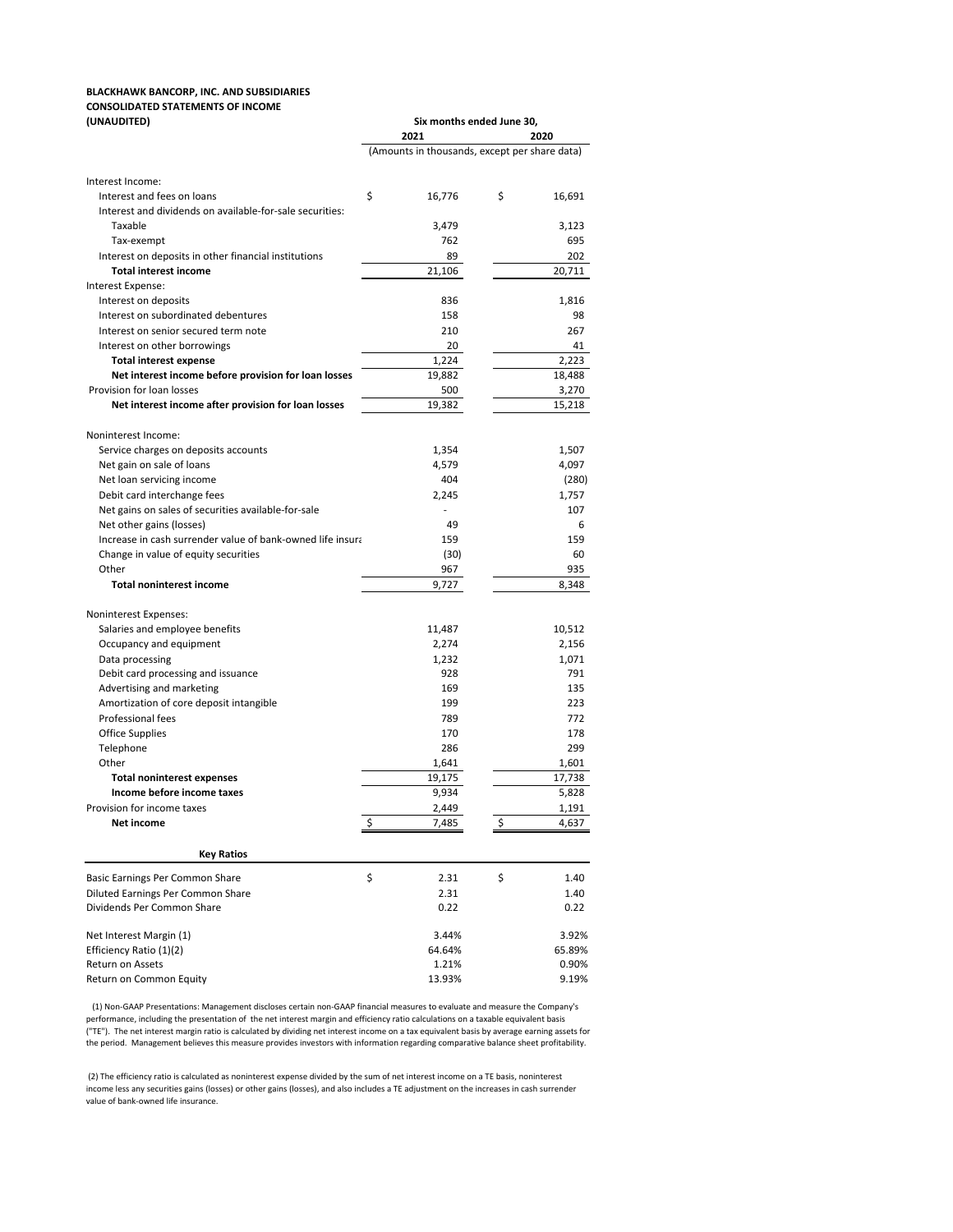## **BLACKHAWK BANCORP, INC. AND SUBSIDIARIES CONSOLIDATED STATEMENTS OF INCOME**

| (UNAUDITED)                                                   |    |                          |    |                    | For the Quarter Ended                         |                       |                  |
|---------------------------------------------------------------|----|--------------------------|----|--------------------|-----------------------------------------------|-----------------------|------------------|
|                                                               |    | <b>June 30,</b><br>2021  |    | March 31,<br>2021  | December 31,<br>2020                          | September 30,<br>2020 | June 30,<br>2020 |
|                                                               |    |                          |    |                    | (Dollars in thousands, except per share data) |                       |                  |
| Interest Income:                                              |    |                          |    |                    |                                               |                       |                  |
| Interest and fees on loans                                    | \$ | $8,621$ \$               |    | $8,155$ \$         | $8,079$ \$                                    | $8,671$ \$            | 8,658            |
| Interest on available-for-sale securities:                    |    |                          |    |                    |                                               |                       |                  |
| Taxable                                                       |    | 1,759                    |    | 1,721              | 1,598                                         | 1,607                 | 1,618            |
| Tax-exempt                                                    |    | 378                      |    | 384                | 384                                           | 372                   | 371              |
| Interest on deposits in other financial institutions          |    | 48                       |    | 41                 | 33                                            | 41                    | 40               |
| <b>Total interest income</b>                                  |    | 10,806                   |    | 10,301             | 10,094                                        | 10,691                | 10,687           |
| Interest Expense:                                             |    |                          |    |                    |                                               |                       |                  |
| Interest on deposits                                          |    | 421                      |    | 415                | 458                                           | 565                   | 639              |
| Interest on subordinated debentures                           |    | 117                      |    | 41                 | 41                                            | 42                    | 45               |
| Interest on senior secured term note                          |    | 104                      |    | 107                | 113                                           | 119                   | 111              |
| Interest on other borrowings                                  |    | ÷.                       |    | 20                 | 40                                            | 47                    | 19               |
| <b>Total interest expense</b>                                 |    | 642                      |    | 583                | 652                                           | 773                   | 814              |
| Net interest income before provision for loan losses          |    | 10,164                   |    | 9,718              | 9,442                                         | 9,918                 | 9,873            |
| Provision for loan losses                                     |    |                          |    | 500                | 1,715                                         | 2,615                 | 2,505            |
| Net interest income after provision for loan losses           |    | 10,164                   |    | 9,218              | 7,727                                         | 7,303                 | 7,368            |
| Noninterest Income:                                           |    |                          |    |                    |                                               |                       |                  |
| Service charges on deposits accounts                          |    | 663                      |    | 690                | 781                                           | 747                   | 610              |
| Net gain on sale of loans                                     |    | 2,217                    |    | 2,362              | 3,572                                         | 3,412                 | 3,192            |
| Net loan servicing income                                     |    | 36                       |    | 369                | (177)                                         | 26                    | (389)            |
| Debit card interchange fees                                   |    | 1,218                    |    | 1,027              | 979                                           | 1,002                 | 924              |
| Net gains on sales of securities available-for-sale           |    | $\overline{\phantom{a}}$ |    | $\overline{a}$     | 428                                           | $\overline{a}$        | 8                |
| Net other gains (losses)                                      |    | $\overline{7}$           |    | 42                 | ÷.                                            | 58                    | 6                |
| Increase in cash surrender value of bank-owned life insurance |    | 72                       |    | 87                 | 75                                            | 76                    | 74               |
| Other                                                         |    | 479                      |    | 458                | 310                                           | 344                   | 425              |
| <b>Total noninterest income</b>                               |    | 4,692                    |    | 5,035              | 5,968                                         | 5,665                 | 4,850            |
| Noninterest Expenses:                                         |    |                          |    |                    |                                               |                       |                  |
| Salaries and employee benefits                                |    | 5,753                    |    | 5,734              | 5,851                                         | 5,585                 | 5,477            |
| Occupancy and equipment                                       |    | 1,092                    |    | 1,182              | 986                                           | 1,137                 | 1,074            |
| Data processing                                               |    | 641                      |    | 591                | 683                                           | 629                   | 561              |
| Debit card processing and issuance                            |    | 503                      |    | 425                | 384                                           | 409                   | 394              |
| Advertising and marketing                                     |    | 70                       |    | 99                 | 75                                            | 87                    | 38               |
| Amortization of intangibles                                   |    | 96                       |    | 104                | 107                                           | 107                   | 107              |
| Professional fees                                             |    | 399                      |    | 390                | 373                                           | 386                   | 405              |
| <b>Office Supplies</b>                                        |    | 93                       |    | 77                 | 90                                            | 94                    | 88<br>149        |
| Telephone<br>Other                                            |    | 144                      |    | 141                | 140                                           | 138                   |                  |
| <b>Total noninterest expenses</b>                             |    | 673<br>9,464             |    | 968<br>9,711       | 637<br>9,326                                  | 714<br>9,286          | 659<br>8,952     |
| Income before income taxes                                    |    | 5,392                    |    | 4,542              | 4,369                                         | 3,682                 | 3,266            |
| Provision for income taxes                                    |    | 1,337                    |    | 1,112              | 1,021                                         | 819                   | 704              |
| Net income                                                    | Ś  | 4.055                    | Ś. | 3.430 <sub>5</sub> | 3.348                                         | Ŝ.<br>2.863           | Ŝ.<br>2.562      |
|                                                               |    |                          |    |                    |                                               |                       |                  |
| <b>Key Ratios</b>                                             |    |                          |    |                    |                                               |                       |                  |
| Basic Earnings Per Common Share                               | \$ | $1.30 \; \text{S}$       |    | $1.02 \quad$ \$    | $1.00 \pm$                                    | $0.86$ \$             | 0.77             |
| Diluted Earnings Per Common Share                             |    | 1.30                     |    | 1.02               | 1.00                                          | 0.86                  | 0.77             |
| Dividends Per Common Share                                    |    | 0.11                     |    | 0.11               | 0.11                                          | 0.11                  | 0.11             |
| Net Interest Margin (1)                                       |    | 3.37%                    |    | 3.52%              | 3.63%                                         | 3.83%                 | 3.99%            |
| Efficiency Ratio (1)(2)                                       |    | 63.28%                   |    | 65.53%             | 61.80%                                        | 59.39%                | 60.43%           |
| Return on Assets                                              |    | 1.26%                    |    | 1.16%              | 1.20%                                         | 1.03%                 | 0.96%            |
| Return on Common Equity                                       |    | 15.74%                   |    | 12.44%             | 12.08%                                        | 10.64%                | 10.16%           |

(1) Non‐GAAP Presentations: Management discloses certain non‐GAAP financial measures to evaluate and measure the Company's performance, including the presentation of net interest income net interest margin and efficiency ratio calculations on a taxable equivalent basis ("TE"). The net interest margin is calculated by dividing net interest income on a TE basis by average earning assets for the period. Management believes this measure provides investors with information regarding comparative balance sheet profitability.

 (2) The efficiency ratio is calculated as noninterest expense divided by the sum of net interest income on an TE basis, noninterest income less any securities gains (losses) or other gains (losses), and also includes a TE adjustment on interest on tax‐exempt securities, loans, and the increases in cash surrender value of bank‐owned life insurance.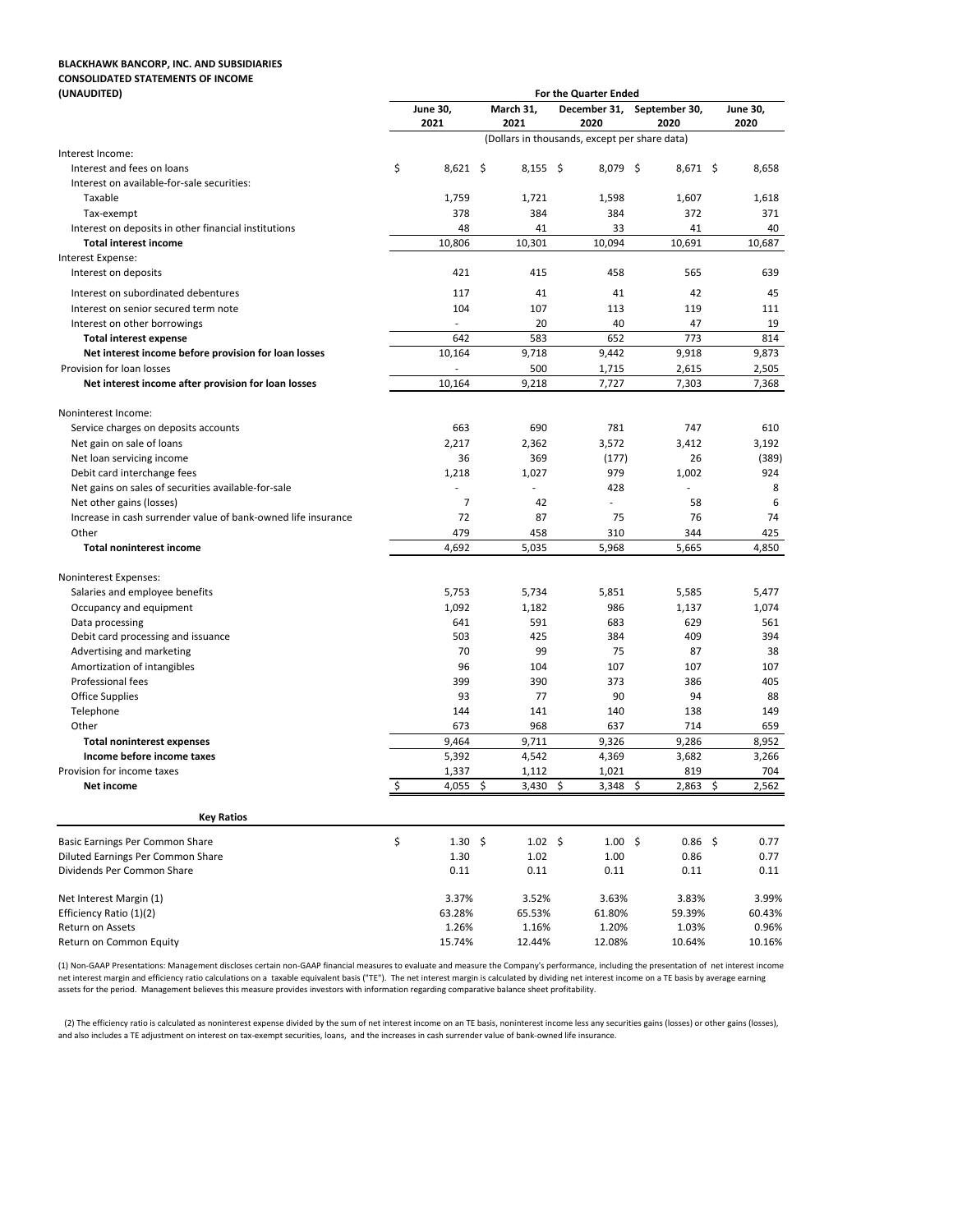| (UNAUDITED)                                  | As of           |    |                                               |  |                   |  |                  |  |           |
|----------------------------------------------|-----------------|----|-----------------------------------------------|--|-------------------|--|------------------|--|-----------|
|                                              | <b>June 30,</b> |    | March 31,                                     |  | December 31,      |  | September 30,    |  | June 30,  |
|                                              | 2021            |    | 2021                                          |  | 2020              |  | 2020             |  | 2020      |
|                                              |                 |    | (Amounts in thousands, except per share data) |  |                   |  |                  |  |           |
| \$<br>Cash and due from banks                | $16,418 \pm 5$  |    | $15,108$ \$                                   |  | $12,012 \quad$ \$ |  | $17,403 \quad $$ |  | 14,527    |
| Interest-bearing deposits in banks and other | 140,073         |    | 50,199                                        |  | 46,278            |  | 47,848           |  | 25,246    |
| <b>Securities</b>                            | 448,072         |    | 379,187                                       |  | 352,082           |  | 317,761          |  | 301,726   |
| Net loans/leases                             | 666,738         |    | 700,399                                       |  | 668,321           |  | 681,060          |  | 697,881   |
| Goodwill and core deposit intangible         | 11,819          |    | 11,914                                        |  | 12,018            |  | 12,125           |  | 12,232    |
| Other assets                                 | 53,629          |    | 50,826                                        |  | 50,888            |  | 50,105           |  | 49,485    |
| <b>Total assets</b>                          | 1,336,749       |    | 1,207,633                                     |  | 1,141,599         |  | 1,126,302        |  | 1,101,097 |
|                                              |                 |    |                                               |  |                   |  |                  |  |           |
| \$<br>Deposits                               | 1,188,997       | Ŝ. | $1,068,197$ \$                                |  | $987,254$ \$      |  | $960,773$ \$     |  | 939,066   |
| Subordinated debentures                      | 20,155          |    | 5,155                                         |  | 5,155             |  | 5,155            |  | 5,155     |
| Senior secured term note                     | 12,056          |    | 12,445                                        |  | 12,833            |  | 13,222           |  | 13,611    |
| <b>Borrowings</b>                            | 5,000           |    | 4,000                                         |  | 14,000            |  | 29,000           |  | 29,000    |
| Other liabilities                            | 11,131          |    | 7,138                                         |  | 10,602            |  | 10,161           |  | 9,758     |
| Stockholders' equity                         | 99,410          |    | 110,698                                       |  | 111,755           |  | 107,991          |  | 104,507   |
| Total liabilities and stockholders' equity   | 1,336,749       |    | 1,207,633                                     |  | 1,141,599         |  | 1,126,302        |  | 1,101,097 |

#### **ASSET QUALITY DATA**

| (Amounts in thousands)                           |    | <b>June 30.</b><br>2021 |   | March 31.<br>2021 |    | December 31,<br>2020 |      | September 30,<br>2020 | June 30,<br>2020 |
|--------------------------------------------------|----|-------------------------|---|-------------------|----|----------------------|------|-----------------------|------------------|
| Non-accrual loans                                | \$ | 8,228                   | Ŝ | 6,361             | Ŝ. | 7,013                | - \$ | $8,584$ \$            | 8,427            |
| Accruing loans past due 90 days or more          |    |                         |   |                   |    |                      |      | 196                   |                  |
| Troubled debt restructures - accruing            |    | 1,958                   |   | 1,996             |    | 2,057                |      | 2,176                 | 2,361            |
| Total nonperforming loans                        | Ŝ. | 10,186                  | Ś | 8,357             | Ś  | 9,070                | Ŝ    | $10,956$ \$           | 10,788           |
| Other real estate owned                          |    |                         |   |                   |    |                      |      |                       | 762              |
| Total nonperforming assets                       |    | 10,186                  |   | 8,357             |    | 9,071                |      | 10,957                | 11,550           |
| <b>Total loans</b>                               | \$ | 677,967                 | Ŝ | 711,515           | Ŝ  | 679,085              | - \$ | 691,003 \$            | 707,983          |
| Allowance for loan losses                        |    | 11,229                  | S | 11,116            | S  | $10,764$ \$          |      | $9,943 \quad $$       | 10,102           |
|                                                  |    | 666,738                 | Ŝ | 700,399           | Ŝ. | 668,321 \$           |      | 681,060 \$            | 697,881          |
| Nonperforming Assets to total Assets             |    | 0.76%                   |   | 0.69%             |    | 0.79%                |      | 0.97%                 | 1.05%            |
| Nonperforming loans to total loans               |    | 1.50%                   |   | 1.17%             |    | 1.34%                |      | 1.59%                 | 1.52%            |
| Allowance for loan losses to total loans         |    | 1.66%                   |   | 1.56%             |    | 1.59%                |      | 1.44%                 | 1.43%            |
| Allowance for loan losses to nonperforming loans |    | 110.2%                  |   | 133.0%            |    | 118.7%               |      | 90.8%                 | 93.6%            |

|                                 | For the Quarter Ended |                 |  |             |  |                 |  |                   |  |          |  |  |  |  |
|---------------------------------|-----------------------|-----------------|--|-------------|--|-----------------|--|-------------------|--|----------|--|--|--|--|
|                                 |                       | <b>June 30,</b> |  | March 31,   |  | December 31,    |  | September 30,     |  | June 30, |  |  |  |  |
| <b>ROLLFORWARD OF ALLOWANCE</b> |                       | 2021            |  | 2021        |  | 2020            |  | 2020              |  | 2020     |  |  |  |  |
| <b>Beginning Balance</b>        |                       | $11,116$ \$     |  | $10,764$ \$ |  | $9,943 \quad $$ |  | $10,102 \quad$ \$ |  | 8,160    |  |  |  |  |
| Provision                       |                       |                 |  | 500         |  | 1,715           |  | 2,615             |  | 2,505    |  |  |  |  |
| Loans charged off               |                       | 61              |  | 582         |  | 1,334           |  | 2,892             |  | 639      |  |  |  |  |
| Loan recoveries                 |                       | 174             |  | 434         |  | 440             |  | 118               |  | 76       |  |  |  |  |
| Net charge-offs                 |                       | (113)           |  | 148         |  | 894             |  | 2.774             |  | 563      |  |  |  |  |
| <b>Ending Balance</b>           |                       | 11.229          |  | $11.116$ \$ |  | 10,764 \$       |  | 9,943             |  | 10,102   |  |  |  |  |
|                                 |                       |                 |  |             |  |                 |  |                   |  |          |  |  |  |  |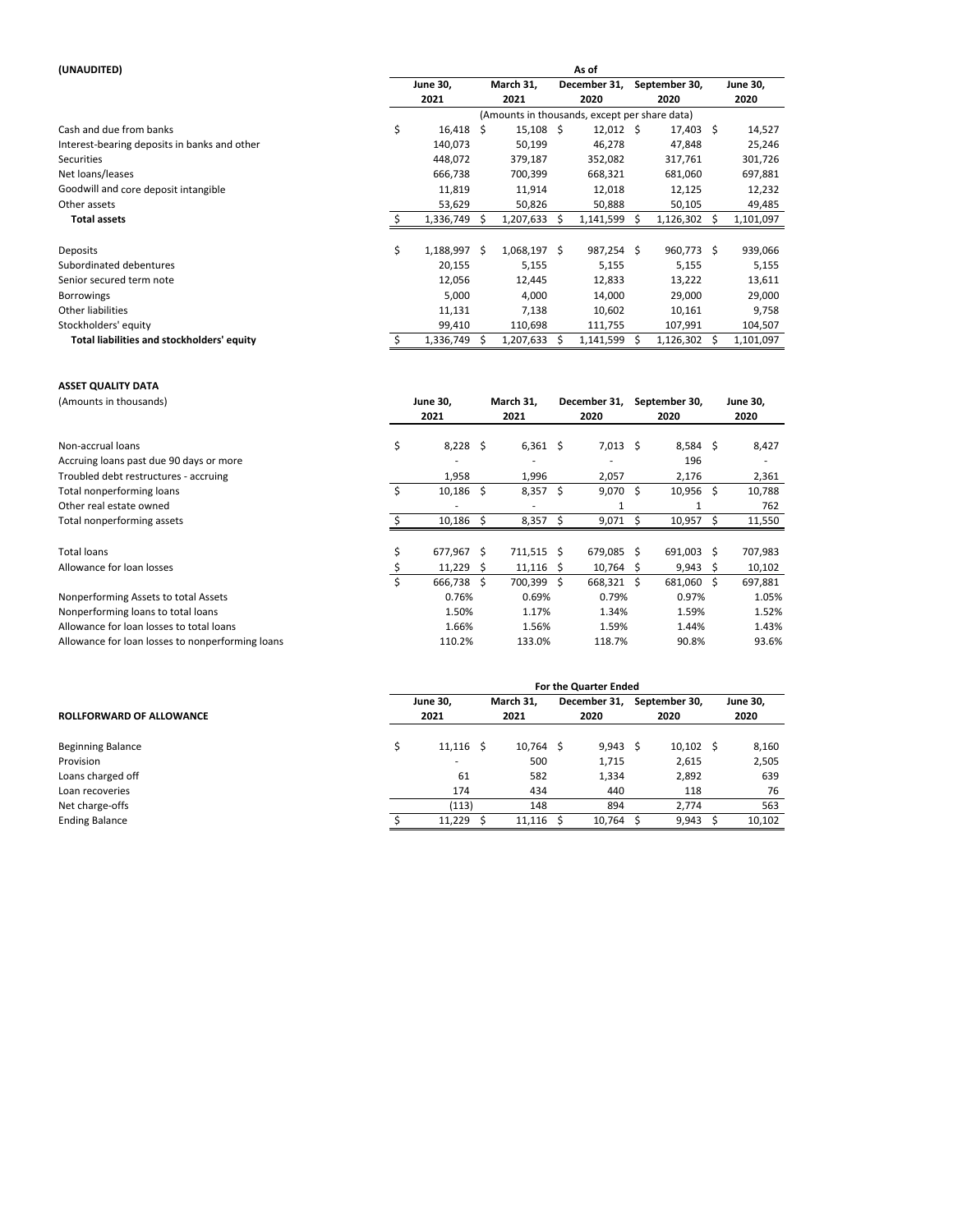#### **BLACKHAWK BANCORP, INC. AND SUBSIDIARIES ANALYSIS of AVERAGE BALANCES & TAX EQUIVALENT INTEREST RATES**

#### **Average Balance Sheet with Resultant Interest and Rates**

(Dollars in thousands ‐ unaudited)

| (Yields on a tax-equivalent basis) (1)                        | For the Quarter Ended |                     |  |               |         |    |                |  |                |         |               |                |  |          |         |
|---------------------------------------------------------------|-----------------------|---------------------|--|---------------|---------|----|----------------|--|----------------|---------|---------------|----------------|--|----------|---------|
|                                                               |                       |                     |  | June 30, 2021 |         |    |                |  | March 31, 2021 |         | June 30, 2020 |                |  |          |         |
|                                                               |                       | Average             |  |               | Average |    | Average        |  |                | Average |               | Average        |  |          | Average |
|                                                               |                       | <b>Balance</b>      |  | Interest      | Rate    |    | <b>Balance</b> |  | Interest       | Rate    |               | <b>Balance</b> |  | Interest | Rate    |
| <b>Interest Earning Assets:</b>                               |                       |                     |  |               |         |    |                |  |                |         |               |                |  |          |         |
| Interest-bearing deposits and other<br>Investment securities: | \$                    | 105,385 \$          |  | 48            | 0.18%   | \$ | 74,108 \$      |  | 41             | 0.22%   | \$            | 17,056 \$      |  | 40       | 0.95%   |
| Taxable investment securities                                 |                       | 365,329             |  | 1,759         | 1.93%   |    | 320,740        |  | 1,721          | 2.18%   |               | 241,831        |  | 1,618    | 2.69%   |
| Tax-exempt investment securities                              |                       | 52,197              |  | 378           | 3.73%   |    | 52,122         |  | 384            | 3.83%   |               | 46,443         |  | 371      | 4.13%   |
| <b>Total Investment securities</b>                            |                       | 417,526             |  | 2,137         | 2.16%   |    | 372,862        |  | 2,105          | 2.41%   |               | 288,274        |  | 1,989    | 2.92%   |
| Loans                                                         |                       | 700,109             |  | 8,621         | 4.94%   |    | 685,654        |  | 8,155          | 4.82%   |               | 701,080        |  | 8,658    | 4.97%   |
| <b>Total Earning Assets</b>                                   | \$                    | 1,223,020 \$ 10,806 |  |               | 3.58%   | Ś. | 1,132,624 \$   |  | 10,301         | 3.73%   | \$            | $1,006,410$ \$ |  | 10,687   | 4.31%   |
| Allowance for loan losses                                     |                       | (11, 221)           |  |               |         |    | (11,075)       |  |                |         |               | (8, 769)       |  |          |         |
| Cash and due from banks                                       |                       | 17,124              |  |               |         |    | 16,052         |  |                |         |               | 15,232         |  |          |         |
| Other assets                                                  |                       | 58,008              |  |               |         |    | 58,706         |  |                |         |               | 58,475         |  |          |         |
| <b>Total Assets</b>                                           | Ŝ.                    | 1,286,931           |  |               |         | Ś  | 1,196,307      |  |                |         | Ŝ             | 1,071,348      |  |          |         |
| <b>Interest Bearing Liabilities:</b>                          |                       |                     |  |               |         |    |                |  |                |         |               |                |  |          |         |
| Interest bearing checking accounts                            | \$                    | 302,946 \$          |  | 180           | 0.24%   | \$ | 284,527 \$     |  | 161            | 0.23%   | \$            | 298,831 \$     |  | 157      | 0.21%   |
| Savings and money market deposits                             |                       | 396,476             |  | 96            | 0.10%   |    | 356,615        |  | 84             | 0.10%   |               | 305,966        |  | 105      | 0.14%   |
| Time deposits                                                 |                       | 77,155              |  | 145           | 0.75%   |    | 81,807         |  | 170            | 0.84%   |               | 101,808        |  | 377      | 1.49%   |
| Total interest bearing deposits                               |                       | 776,577             |  | 421           | 0.22%   |    | 722,949        |  | 415            | 0.23%   |               | 706,605        |  | 639      | 0.36%   |
| Subordinated debentures and notes                             |                       | 13,067              |  | 117           | 3.59%   |    | 5,155          |  | 41             | 3.23%   |               | 5,155          |  | 45       | 3.53%   |
| <b>Borrowings</b>                                             |                       | 16,501              |  | 104           | 2.51%   |    | 26,369         |  | 127            | 1.96%   |               | 39,436         |  | 130      | 1.32%   |
| <b>Total Interest-Bearing Liabilities</b>                     | \$                    | 806,145 \$          |  | 642           | 0.32%   | \$ | 754,473 \$     |  | 583            | 0.31%   | \$            | 751,196 \$     |  | 814      | 0.44%   |
| <b>Interest Rate Spread</b>                                   |                       |                     |  |               | 3.26%   |    |                |  |                | 3.42%   |               |                |  |          | 3.87%   |
| Noninterest checking accounts                                 |                       | 371,146             |  |               |         |    | 322,667        |  |                |         |               | 212,196        |  |          |         |
| Other liabilities                                             |                       | 6,283               |  |               |         |    | 7,373          |  |                |         |               | 6,570          |  |          |         |
| <b>Total liabilities</b>                                      |                       | 1,183,574           |  |               |         |    | 1,084,513      |  |                |         |               | 969,962        |  |          |         |
| <b>Total Stockholders' equity</b>                             |                       | 103,357             |  |               |         |    | 111,794        |  |                |         |               | 101,386        |  |          |         |
| <b>Total Liabilities and</b>                                  |                       |                     |  |               |         |    |                |  |                |         |               |                |  |          |         |
| <b>Stockholders' Equity</b>                                   |                       | 1,286,931           |  |               |         |    | 1,196,307      |  |                |         |               | 1,071,348      |  |          |         |
| Net Interest Income/Margin                                    |                       |                     |  | 10,164        | 3.37%   |    |                |  | 9,718          | 3.52%   |               |                |  | 9,873    | 3.99%   |

(1) Management discloses certain non‐GAAP financial measures to evaluate and measure the Company's performance including a presentation of net interest income with a net interest margin ratio on a tax‐equivalent (TE) basis. The net interest margin is calculated by dividing net interest income on a TE basis by average earning assets for the period. Management believes this measure provides investors with information regarding comparative balance sheet profitability. Nonaccrual loans are included in the above‐stated average balances.